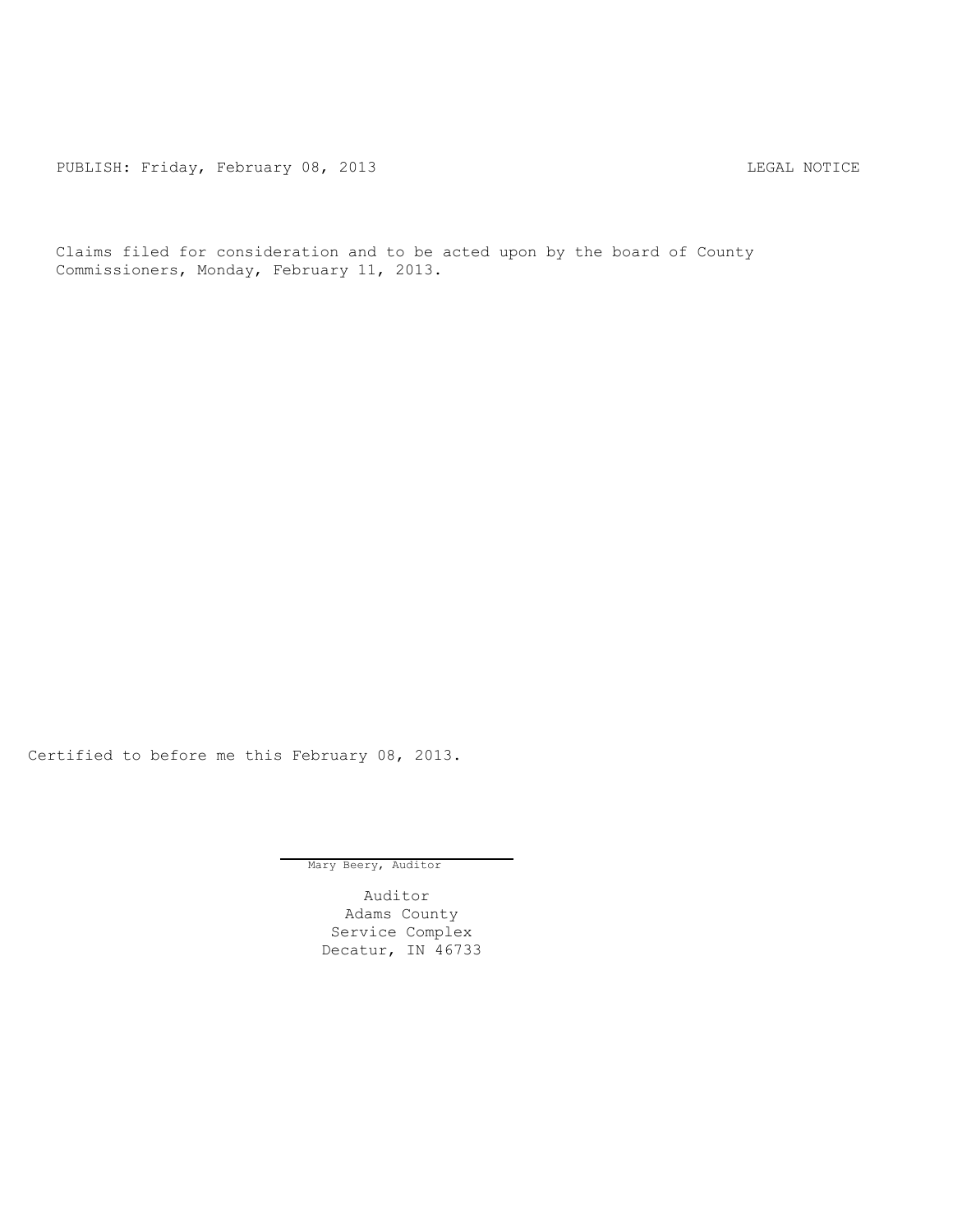

## **Claims Docket for Newspaper Adams County, Indiana**

## For Period: **1/15/2013** to **1/28/2013**

*313 W. Jefferson St. Decatur, IN 46733 (219) 724-2600*

## Date Claims to be Paid: **2/11/2013**

| <u>Vendor</u>                     | <b>Amount</b> | <u>Vendor</u>                      | <u>Amount</u> |
|-----------------------------------|---------------|------------------------------------|---------------|
| <b>Adams County 4-H Clubs</b>     | 13,500.00     | Adams Memorial Hospital            | 31,321.25     |
| <b>Adams County Treasurer</b>     | 1,393.92      | Indiana Michigan Power             | 185.93        |
| American Wire Rope & Sling        | 1,296.70      | Arnold Lumber Co., Inc.            | 257.98        |
| Beam, Longest, And Neff           | 591.13        | Berne Ready Mix                    | 55.25         |
| Berne Tri-Weekly News             | 26.03         | Hoosier Blue Flame                 | 22.00         |
| Brateman's, Inc.                  | 677.00        | Chet's Pest Control                | 90.00         |
| Cintas Location #338              | 49.94         | City Of Berne                      | 1,200.00      |
| City Of Decatur                   | 1,710.76      | <b>Complete Printing Service</b>   | 705.50        |
| Computer Systems, Inc.            | 2,475.93      | Darrell Sigworth                   | 95.04         |
| Decatur Daily Democrat            | 115.00        | Decatur Postmaster                 | 704.00        |
| MAXIMUS Consulting Services, Inc. | 1,800.00      | Douglas L. Bauman                  | 30.00         |
| Kiess, Duane A.                   | 100.00        | Erie Haven                         | 1,437.39      |
| Everett Refrigeration & E         | 26,000.00     | Gordon Food Service                | 2,751.83      |
| Hilty Engine Service              | 48.14         | <b>Innovative Concepts</b>         | 209.99        |
| J & K Communications, Inc.        | 473.50        | Smith, Jan                         | 20.00         |
| Louise Busse                      | 29.71         | Mark S. Gresla, MD                 | 420.25        |
| Maumee River Basin Commis         | 11,272.00     | Michael Todd And Company           | 107.98        |
| Monroe Trophy                     | 40.00         | Moser Motor Sales, Inc.            | 88.05         |
| Nipsco                            | 7,916.27      | Portland Motor Parts, Inc          | 684.00        |
| Quill Corporation                 | 44.51         | Bollenbacher, Rodney G.            | 50.00         |
| Smitley, Ronnie L.                | 100.00        | Roto-Rooter                        | 200.00        |
| Sherwin-Williams                  | 405.21        | <b>Stone-Street Quarries</b>       | 78.64         |
| <b>Summit Radiology</b>           | 83.81         | Teryl R. Smith                     | 19.79         |
| Print Shop                        | 539.63        | Thomas Fox                         | 75.00         |
| Victoria Ellis                    | 20.00         | Wal-Mart / GEMB                    | 401.18        |
| West Payment Center               | 1,029.00      | Witham Toxicology Laboratory       | 1,064.00      |
| Zwick And Jahn Funeral Ho         | 100.00        | Chris Brite                        | 28.60         |
| Napa Auto Parts                   | 22.98         | Burry, Herman, Miller, Brown       | 1,947.65      |
| Gary Teeple                       | 20.00         | Timothy J. Berkshire               | 17.35         |
| Zep Sales and Service             | 119.72        | Mary Baker                         | 50.00         |
| Angie White                       | 24.20         | Tom Magnan                         | 859.00        |
| Rekeweg, Shane                    | 20.00         | Bixler Insurance, Inc.             | 225.00        |
| Mary Beery                        | 100.00        | Tri County Excavating              | 21,230.00     |
| Don Myers Plumbing                | 132.32        | Bob's Locksmith Shop               | 50.00         |
| Rhonda Kahlert                    | 955.68        | W. A. Jones And Son                | 115.92        |
| Richard Clutter                   | 20.00         | Deb Stimpson                       | 60.00         |
| Chad W. Sprunger                  | 1,150.13      | Angie Hall                         | 10.56         |
| Tom Magnan/Special Needs          | 188.61        | Bob Barker Company, Inc.           | 1,141.56      |
| Donald Kuhn                       | 1,202.65      | Benicomp, Inc                      | 100,979.47    |
| <b>Expert Transmission</b>        | 2,007.52      | Harvest Land Co-op                 | 570.33        |
| Wal-Mart                          | 96.28         | Adams County Truck Repair          | 583.70        |
| Advanced Imaging Solutions, Inc.  | 34.65         | Impac                              | 525.50        |
| <b>Fastenal Company</b>           | 149.53        | Indiana Vector Control Association | 130.00        |
| Adams County 4-H Council          | 16,200.00     | Connie Ellenberger                 | 36.08         |
| Troyer's                          | 2,215.60      | Edwin Ford                         | 20.00         |
| McKesson Medical - Surgical       | 123.42        | <b>Advanced Painting</b>           | 1,900.00      |
| ESRI                              | 35,000.00     | Larry Weaver                       | 78.76         |
| Ultramax                          | 831.00        | Kevin Burkhalter                   | 50.00         |
|                                   |               |                                    |               |